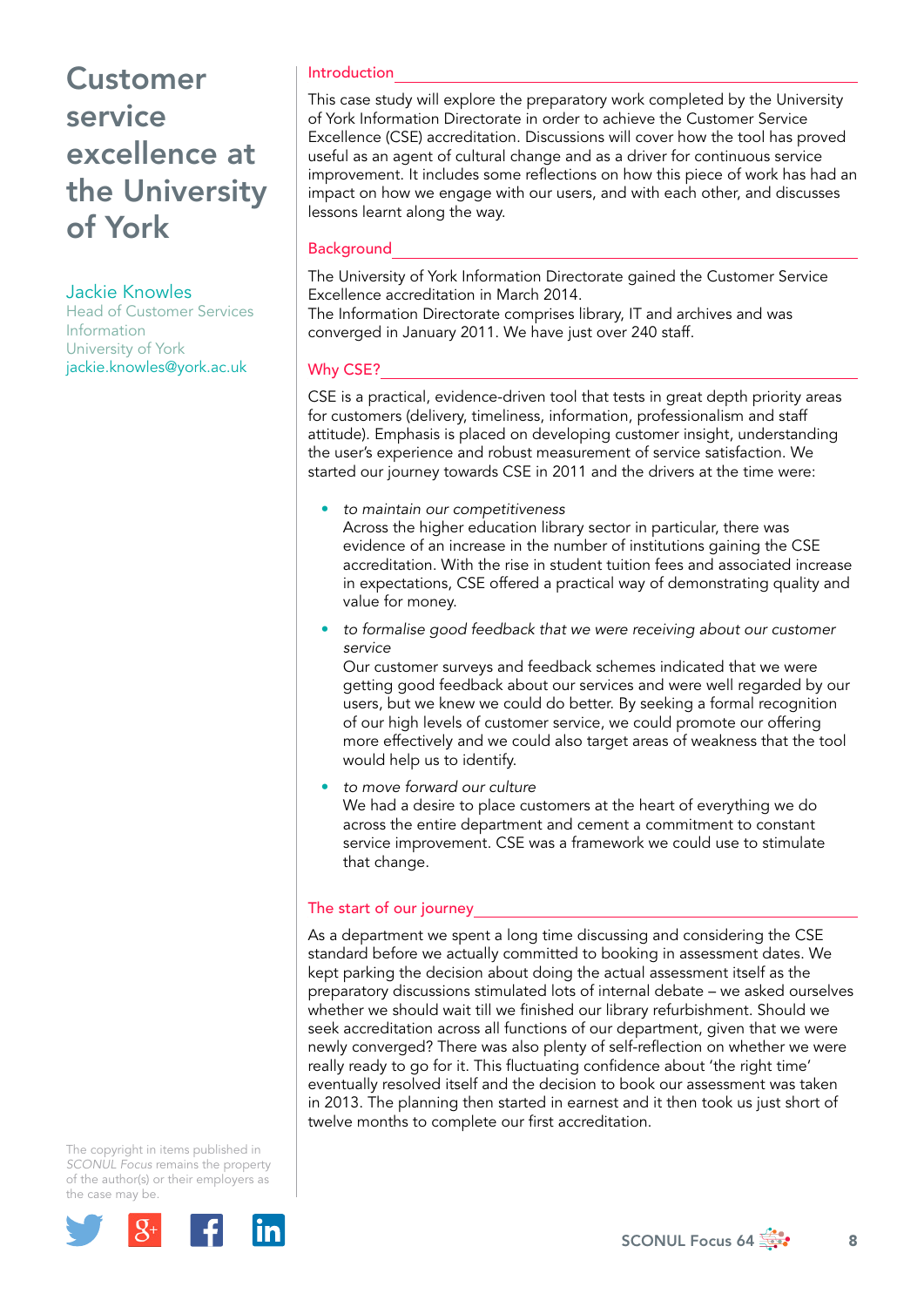### Our core team

CSE is a big undertaking and to do it right you need to dedicate resources for it, both to complete the work that you need to do to be ready for assessment, but also to get customer focus and CSE embedded into the way you work. We chose to establish a core CSE planning team of three individuals who were responsible for preparing the department for the assessment; this included a dedicated full-time Project Officer who devoted 100% of their time to driving the initiative forward. The main tasks for the core team fell into two areas:

- responsibility for the logistics of preparing for the assessment, collation of evidence and creation of the documentary submission for the assessor
- responsibility for engaging all staff in the concept of CSE.

The core team put themselves at the heart of the conversation about CSE to help create interest in the process and empower others to get involved, developing our desired culture of users at the centre of everything we do along the way.

### CSE Champions

The second critical group we set up to prepare for CSE were our CSE Champions. We chose ten members of staff to be part of this group, using a mix of those who had put themselves forward for this role and strategic nominees in order to ensure that those involved were representative of all three functional areas of the Information Directorate. They came from all levels of the organisation, but there was an emphasis on choosing staff who were able to represent the larger teams within the department.

Our CSE Champions were primarily used as a communication channel, taking messages to and from teams about CSE and charged with getting people talking and thinking about it.

## Engaging staff

We used National Customer Service Week in 2013 as a catalyst to launch the final stages of our preparation for the assessment. During the week we sent a daily communication which included top tips for providing excellent customer service, caption competitions, meet the Champions talking heads interviews, as well as the launch of our two new reward schemes – a 'good ideas' scheme and 'nominate a colleague for exceptional customer service'.

Our efforts to engage with staff not only created a buzz around CSE but, more crucially, they also helped start the process of gathering evidence. The next step was to keep track of this and present it in a suitable form for the assessor.

### The paperwork

Our CSE submission ended up being an enormous piece of work and ran to over 70 pages. We used Google Docs to create the document as it allowed us to work in a collaborative way. We also tried to be organised, editing and selecting the strongest evidence as we progressed, and keeping a handle on everything we might want to use – simple things like setting up a system that assigned unique evidence reference numbers made a big difference.

Our submission was very thorough (we had so much evidence we had to tell ourselves to stop) and it was a very factual and heavyweight document. It wasn't particularly engaging for our staff and we didn't think many people would want to sit down and read it page by page. To offset this, we decided to introduce case studies to bring some of the evidence to life. These were short snappy articles that highlighted our key pieces of evidence and brought good practice to the fore – they helped tell our story and were circulated to staff to give them a flavour of our evidence and to engage with the assessment contents.

The copyright in items published in *SCONUL Focus* remains the property of the author(s) or their employers as the case m[ay be.](http://plus.google.com/share?url=http://www.sconul.ac.uk/page/focus-64)



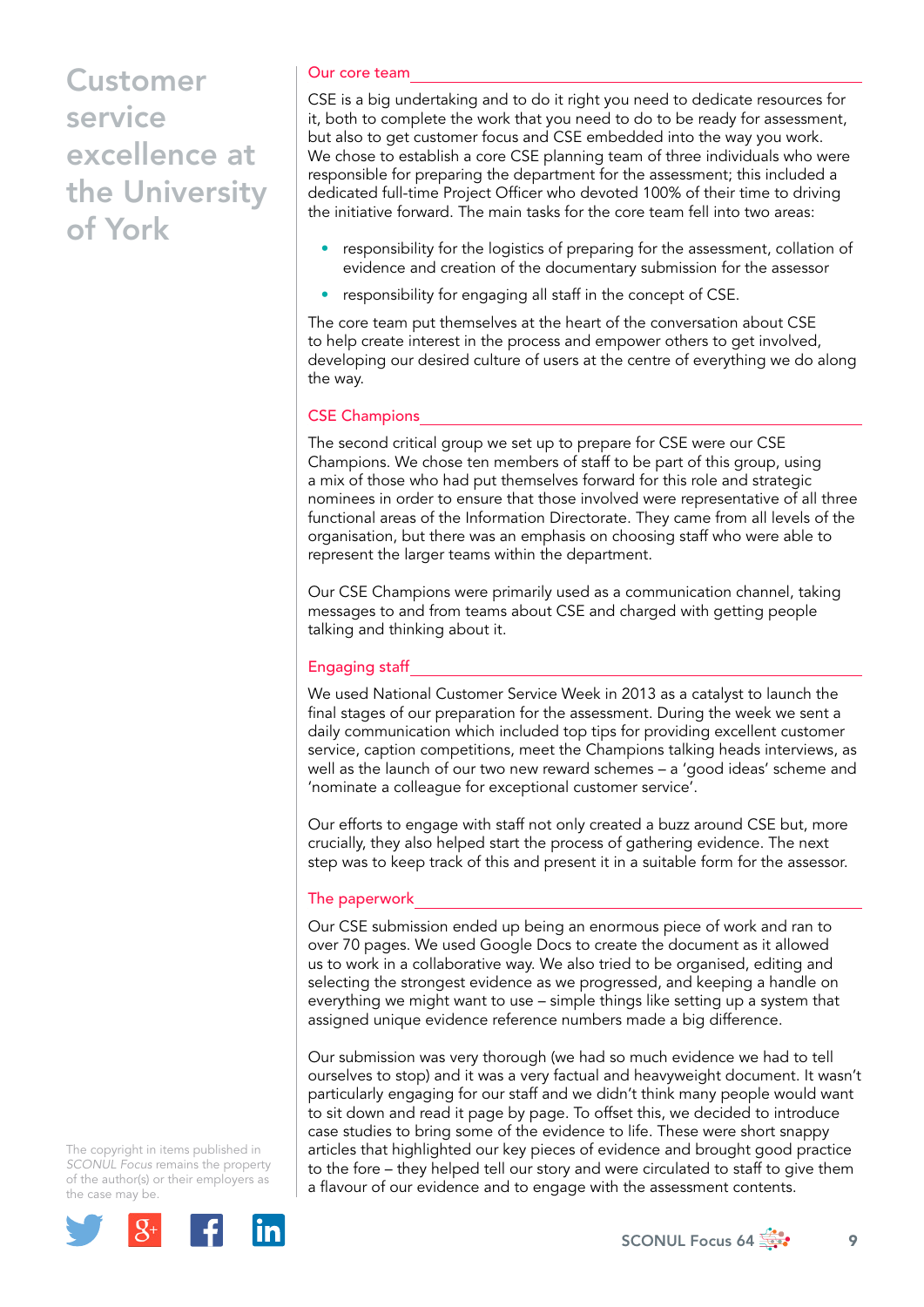#### The pre-assessment health check

A few months before our final assessment was due we chose to have a preassessment health check. Not everyone bought into our needing one of these; our assessor and our own director both doubted the value of it, but our core team was convinced it was necessary. With hindsight, this was one of the most important dates in our preparation for CSE. In effect, we had to prepare our written submission for the health check, so it drew the line in the sand and focused our efforts ahead of time and away from the pressures of the final on-site visit. It also gave us the opportunity to get a feel for what the final site visit would be like. For example, the mock interviews we ran with our CSE Champions as part of the health check informed our communications to staff about what to expect for the final assessment.

### Preparing for the big day

Once our pre-assessment health check was complete, the countdown began to the big day and our planning ramped up another gear. Our leadership team read through our submission page by page to check for quality and to ensure balance across the functional areas in the department. At this stage we were able to have a last push on the weaker areas we had identified and finalise our action plans to address them. For the wider staff, the focus was on yet more communication, including week-by week-messages summing up progress, director briefings on CSE and drop-in sessions for staff who had would take part in the site visit. Finally, we developed a FAQ document to share with staff; we didn't want people to learn a script, but we did need them to have good awareness of key aspects of our activity such as our staff values and our feedback scheme.

#### The final assessment

Our on-site CSE visit was in March 2014 and took two days. Ninety per cent of the programme was out of our hands and we arranged all that the assessor had requested: tours, interviews with staff, focus groups with users, time for observation, and discussion about processes.

We also chose to add extra time to our final assessment in order to arrange a showcase for our assessor. For this, we selected half a dozen of our strongest case studies that we thought really captured our best practice and asked those involved to give a ten-minute presentation to the assessor in order to bring their story to life. The addition of the showcase was one of the best decisions we made as it demonstrated confidence and widened the number of people we could involve in the assessment itself. Not least it helped us to feel in control of the agenda for a couple of hours!

#### Success and beyond

The Information Directorate was formally awarded the CSE accreditation in March 2014, and while we began celebrating our success and thanking our staff, we also took the time to reflect, analysing the preparations we'd made in the run-up to the assessment and identifying lessons learnt about the whole process. We asked our staff what they had felt and thought about CSE and explored how it had gone for different groups and individuals.

The positives we found were:

• *Self-analysis*

All the talking and thinking we did in the early days of our preparations meant we knew our weaknesses and had started to think about them before we even had the assessment date in the calendar.

• *Case studies and showcase* The use of case studies was liked by everyone and the showcase brought

The copyright in items published in *SCONUL Focus* remains the property of the author(s) or their employers as the case m[ay be.](http://plus.google.com/share?url=http://www.sconul.ac.uk/page/focus-64)



SCONUL Focus 64  $\frac{1}{200}$  10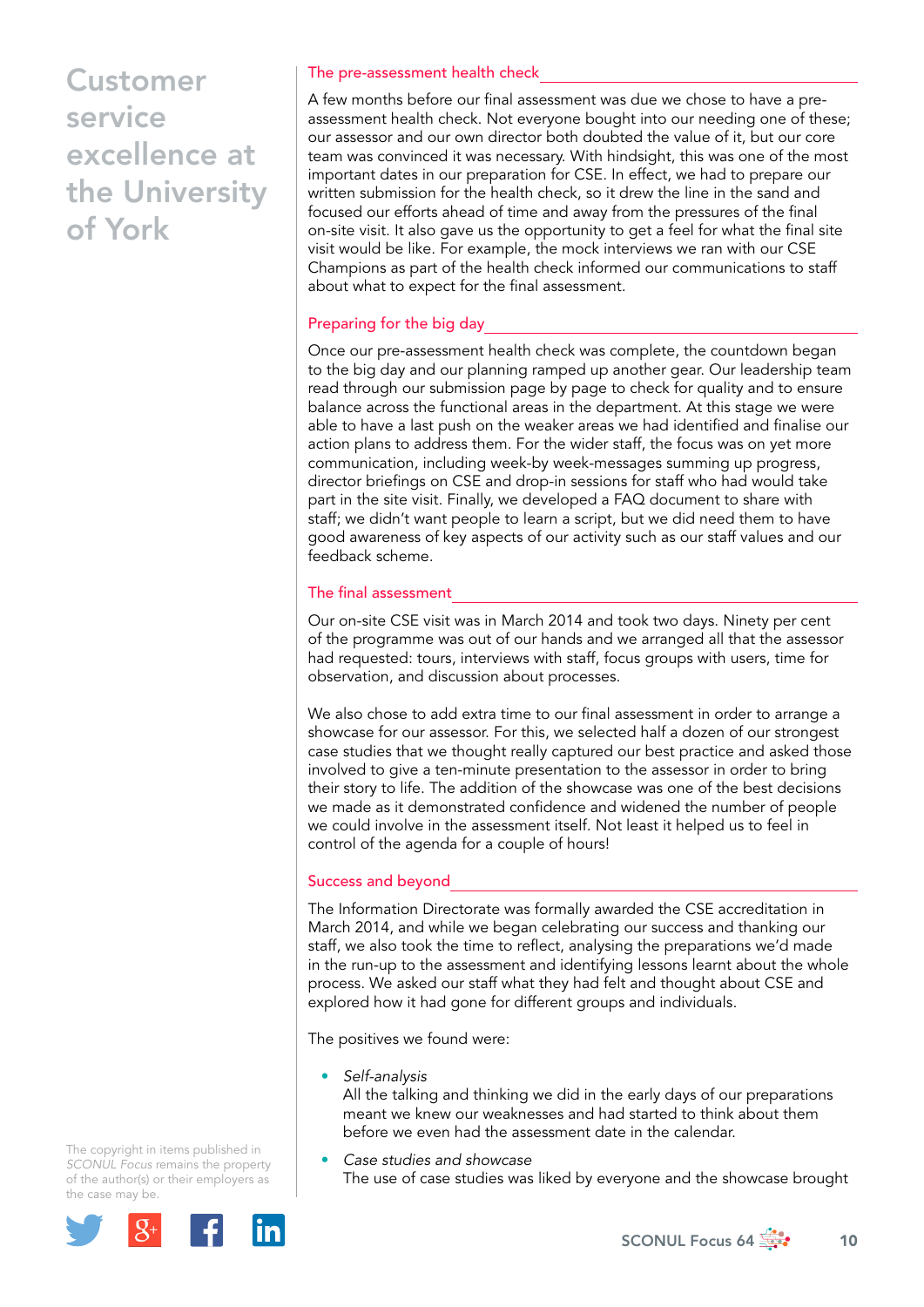celebrating good practice to the heart of the process, deflecting any criticism that achieving the standard would just be a box-ticking exercise. In fact, we have become so fond of showcasing that we now do it two or three times a year as part of our overall approach to staff development and communication.

#### • *Getting the date booked*

Once we had dates in the calendar, we knew the scale of our task and became much more focused. We really felt that we generated a buzz with CSE and staff took great pride in showing our best to the assessor – the buildings looked great and our staff were energised and ready to do their bit.

• *Robust planning*

We ran our CSE project like a military campaign – those of us on the core team had become inseparably attached to our clipboards by the time the assessment was taking place. We'd walked the programme, planned contingency, arranged templates and understood the need for all the little extras. This meant we not only provided a structured programme for the assessor but had also arranged access to the secure areas of the building, refreshments on tap, meal vouchers provided, an office base set up with IT and wifi access and a welcome pack of documents laid out on the desk.

The areas for improvement were:

• *Self-analysis*

The talking and thinking that featured as a positive above also cropped up on the negative list. The extensive period spent naval-gazing meant that staff got bored and didn't believe in our commitment to CSE in the early days. We also lost the plot at one stage by over-thinking things, getting bogged down in the criteria and definitions of customers or partners.

• *Communications*

Our staff were critical of our CSE communications, which were too abstract and vague in the early stages of the project. We also overemphasised that everyone played their part and was expected to do their bit. This resulted in quite a few staff reporting disappointment that they couldn't actually take part in the assessment day. In actual fact, only a handful of our 240 members of staff got to speak to the assessor.

### Reflecting on the wider benefits

Since achieving CSE we have also reflected on the wider benefits the process has brought to our department:

CSE helped with skills development among our staff, allowing individuals and teams to explore and acquire new capabilities in the areas of customer focus and customer engagement, thus building their capacity for delivering improved services.

CSE has brought us together as a converged department. The value of celebration and sharing of good practice was something we had entirely underestimated and we have improved cross-departmental working and engagement as a result.

The copyright in items published in *SCONUL Focus* remains the property of the author(s) or their employers as the case m[ay be.](http://plus.google.com/share?url=http://www.sconul.ac.uk/page/focus-64)



Achieving CSE has also enabled us to proudly promote our excellent levels of customer services to our users and other stakeholders across the university. In part, we have also been able to link our CSE accreditation to improved results